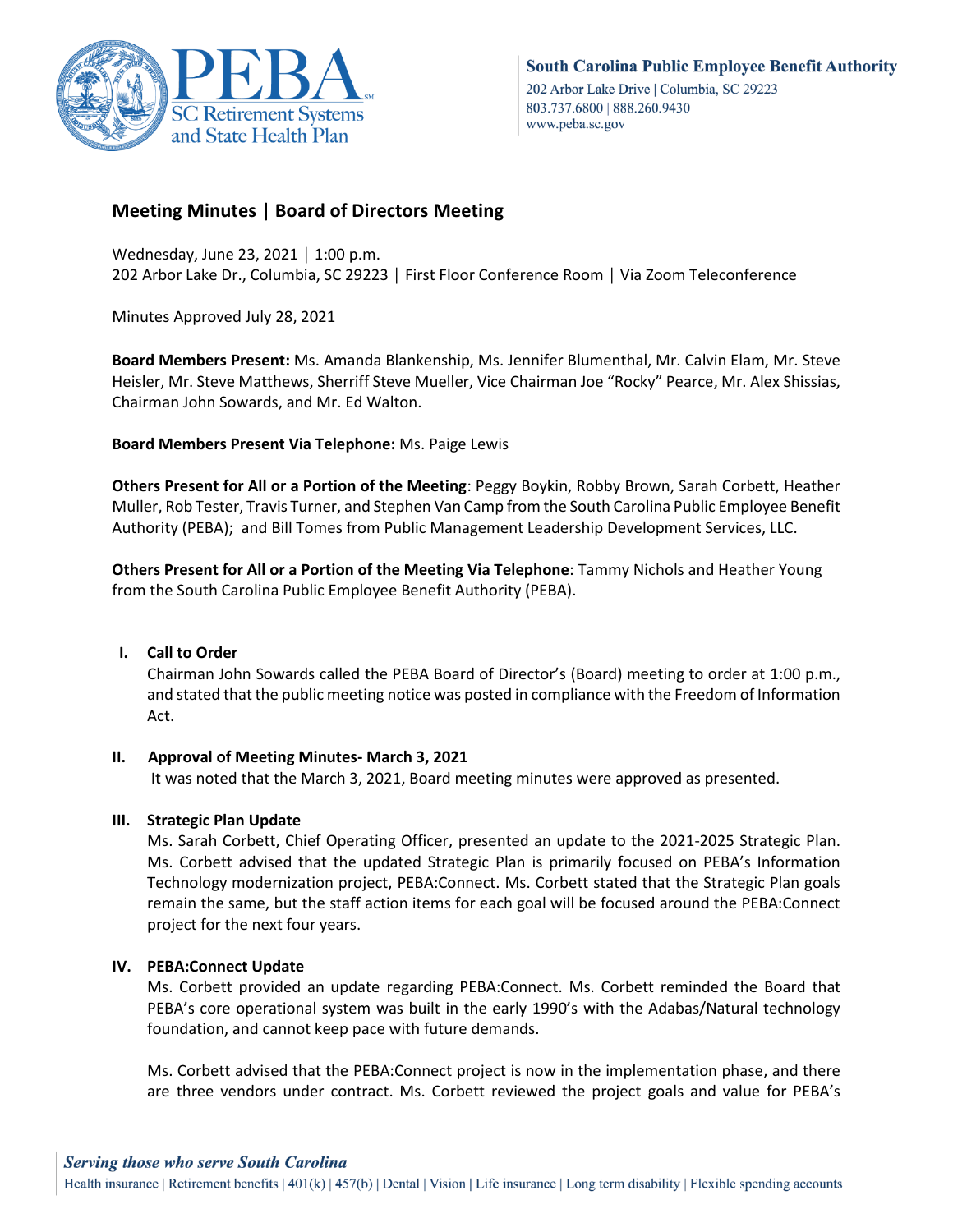infrastructure, customers, and employers. Ms. Corbett added that the new system will provide a unified, one-stop improved customer experience with respect to all programs administered by PEBA. Ms. Corbett reviewed the project management, and advised that PEBA's Steering Committee holds weekly meetings to ensure that the project is moving forward as efficiently as possible. Ms. Corbett advised that the PEBA:Connect project is on-time, and discussed key activities that have been completed, as well as future milestone dates including functional requirements; technical system requirements; and data conversion.

Ms. Corbett concluded her presentation by discussing potential risk for the PEBA:Connect project including human resources; scope/functionality; data cleaning/conversion; technical; contract management; and go-live and post-implementation risks.

#### **V. Old Business**

Chairman Sowards reminded the Board that Mr. Steve Matthews, Chairman of the FAAC Committee, and Mr. Steve Heisler, Chairman of the Retirement Policy Committee, will both be ineligible for reappointment in June of 2022. Chairman Sowards announced that as part of the Board's succession planning, both Mr. Matthews and Mr. Heisler will relinquish their Chairmanships effective July 2021, so that they can participate in mentoring new Chairs for their respective Committees during the next year. Chairman Sowards advised that he will appoint a new Chairperson for both the FAAC and Retirement Policy Committee, effective July 2021. Chairman Sowards thanked both Mr. Matthews and Mr. Heisler for their tremendous efforts over the years, and for their support and dedication to their respective Committees and to the Board.

#### **Director's Report**

Ms. Peggy Boykin, Executive Director, provided the director's report, and stated that the fiscal year 2022 budget was recently adopted, and has been sent to the Governor. The budget includes \$5.9 million to fund the State Health Plan without increasing premiums for employees, but it did not include expanding the well visit coverage to every year for all age groups, at no cost to members. Ms. Boykin advised that the general fund continues to fund for most employers one percent of the initial two percent retirement contribution rate increase that became effective in 2017. The budget also includes \$32.4 million to cover the general fund share of the one percent of the increase in employer contribution rates effective July 1, 2021. The one percent increase was suspended last year as a result of the continuing resolution. The phase-in of the additional one percent increase in the contribution rate for the next three years will be extended by one year due to the previous suspension. It was noted that State employees will receive a 2.5 percent pay increase effective July 1, 2021.

Ms. Boykin reminded the Board that PEBA submitted the actuaries' recommendation to decrease the investment return assumption from 7.25 percent to 7.00 percent to the General Assembly as the proposed assumed rate of return. The General Assembly took no action on the actuarial rate of return; therefore, PEBA's recommendation becomes effective, and will have a significant fiscal impact to the unfunded liability, and the amortization period of the plan. Ms. Boykin advised that as a result of the reduction, the unfunded liability is expected to increase by \$1.5 billion, and the amortization period extended by two years. Ms. Boykin added that the current 20-year amortization period is significantly below the maximum threshold.

Ms. Boykin advised that the South Carolina Retirement System Investment Commission (RSIC) reported that the rate of return through the end of the March 2021, quarter is in excess of 20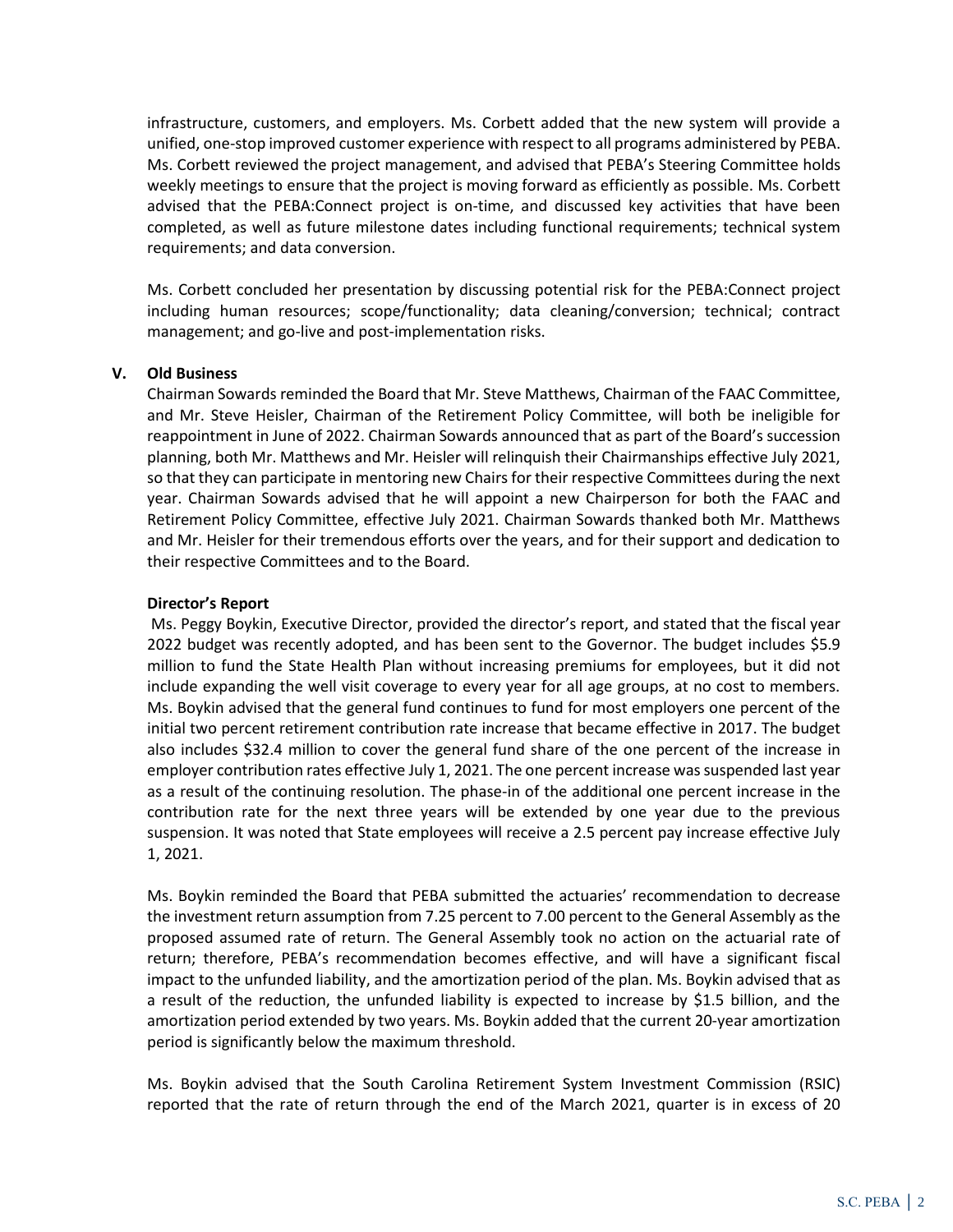percent, which is significantly higher than expected. If the increase extends through the end of the fiscal year on June 30, 2021, it will erase the \$1.8 billion actuarial losses sustained during last years' underperformance.

Ms. Boykin stated that the General Assembly adopted S658 which clarified that inactive members may elect contingent beneficiaries; standardized that an employee has 30 days to make enrollment elections for both retirement and insurance benefits; and abolished the Retirement and Pre-Retirement Advisory Board, which was recommended by the Funston Fiduciary Audit.

Ms. Boykin reminded the Board that the General Assembly adopted a Joint Resolution in January 2021, allowing PEBA to suspend the Other Post-Employment Benefits (OPEB) sweep of the State Health Plan that would normally occur on January 31, 2021, to mitigate any higher medical claims that the State Health Plan may see in 2021 due to COVID-19.

Ms. Boykin reported that the disaster recovery transition to the State provider was successful, and Mr. Robby Brown, Chief information Officer, will provide more information at the July 28<sup>th</sup> Board meeting.

Ms. Boykin stated that the Benefits at Work Conference is dedicated to engaging and informing employers on open enrollment and benefit changes for the upcoming year. Ms. Jennifer Dolder, Director of Employer Services, and her team developed recorded sessions for employers during COVID-19, and will provide virtual and/or recorded sessions again this year.

Ms. Boykin noted that PEBA's Employee Appreciation Day is June 24<sup>th</sup>, and staff will be provided a box lunch and a PEBA appreciation gift. PEBA was unable to host a celebration last year due to COVID-19, but this year we will be able to celebrate with restrictions. Service awards were presented to 62 employees last week, with three employees having 40 years of service. Ms. Boykin added that employees are what makes PEBA successful, and thanked the entire PEBA staff for their dedication to providing retirement and health benefits.

Ms. Boykin advised that the Financial Services staff is working diligently on completing the audited financial statements that are provided annually to the Comptroller General's Office, and used in the Comprehensive Annual Financial Report.

Ms. Boykin announced that the Government Finance Officers Association of the United States and Canada (GFOA), awarded a Certificate of Achievement for Excellence in Financial Reporting to the South Carolina Retirement Systems for its Comprehensive Annual Financial Report (CAFR) for the fiscal year ending June 30, 2020. The Certificate of Achievement is the highest form of recognition in the area of governmental accounting and financial reporting. This was the 33rd consecutive year that the Retirement Systems has achieved this prestigious award. Ms. Boykin thanked Mr. Travis Turner, Chief Financial Officer, and his team, for this tremendous accomplishment.

## **VI. Executive Session for Discussion of Personnel Matters, Legal Advice, and Contractual Matters Pursuant to S.C. Code of Laws § 30-4-70(a)(1) and (2)**

At 2:05 p.m., Mr. Heisler made a motion, which was seconded by Ms. Jennifer Blumenthal, and passed unanimously, to recede into executive session to discuss a personnel matter and to receive legal advice.